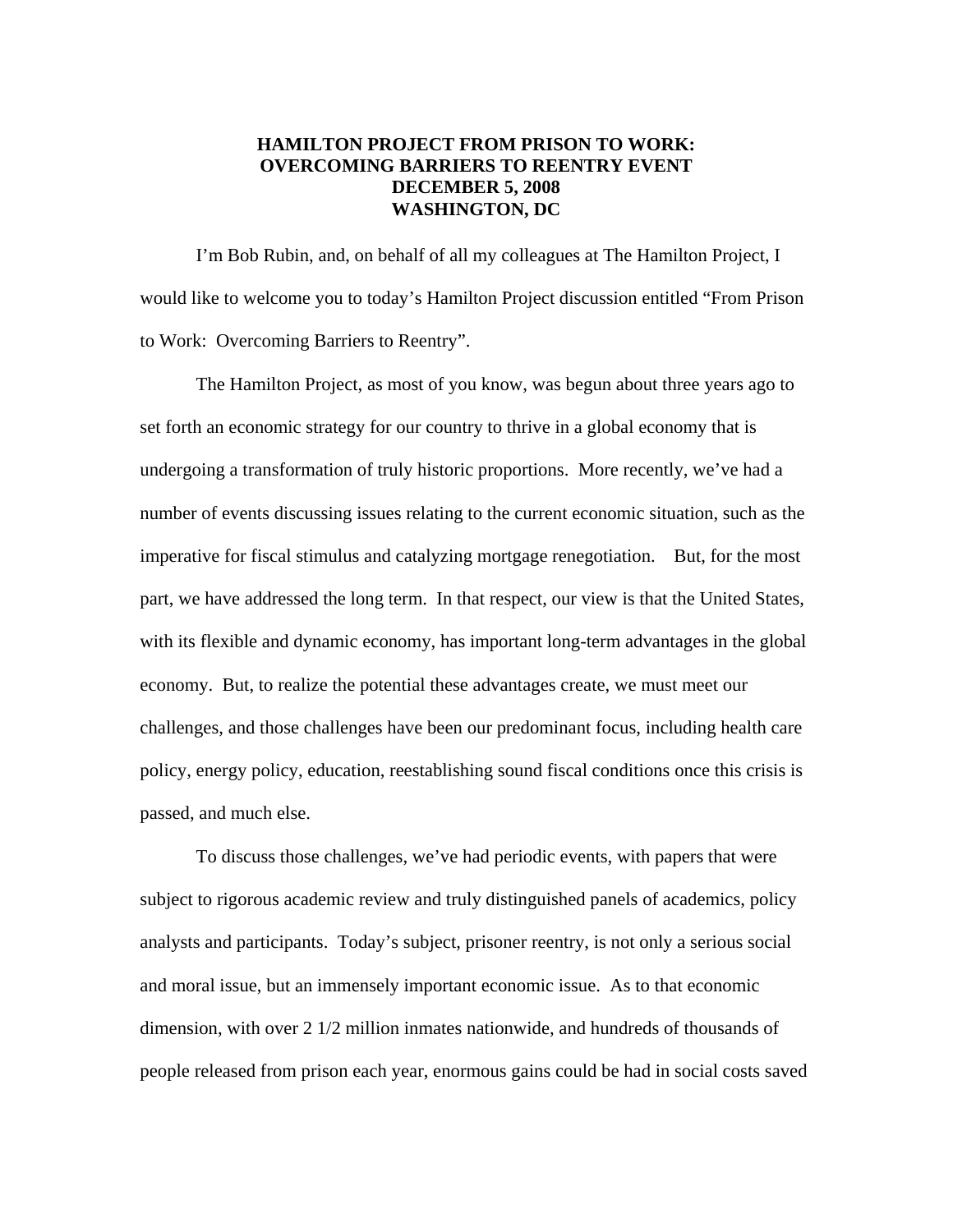and productivity increased if real progress could be made in bringing newly-released prisoners into the mainstream economy. All of you are here because you care about this issue. My own concern about prisoner reentry grew in part because of the importance of prisoner reentry to the work of the Local Initiatives Support Corporation, the nation's largest community development organization, which I chair. Also, my younger son was a volunteer teacher at the Fortune Society in New York for some time, and that gave me a sense of the challenges in trying to accomplish successful prisoner reentry for many members of the released population. And it was because of all of this that I first suggested to our then Director, Jason Furman, that prisoner reentry be considered as an economic issue for The Hamilton Project.

Our program today is designed to serve two purposes: 1) provide exposure for an issue that we think is so critically important to our country and that unfortunately receives far little attention; and 2) to provide a forum for serious discussion of substantive issues with respect to prisoner reentry.

For both of these reasons, we are deeply honored to have with us Senator Jim Webb of Virginia, to deliver our keynote address on prisoner reentry. His focus in the Senate has been predominantly on national security issues, but he has engaged strongly with economic and social issues as well. In that context, he has been a champion of the  $2<sup>nd</sup>$  Chances Act, and has used his position on the Joint Economic Committee to focus on the link between prisoner reentry and the larger economy. And, having an American political leader of Senator Webb's distinction and standing involved with prisoner reentry can contribute greatly to increasing public awareness of the importance of this issue to all Americans, no matter what their situation may be. In keeping with the practices of The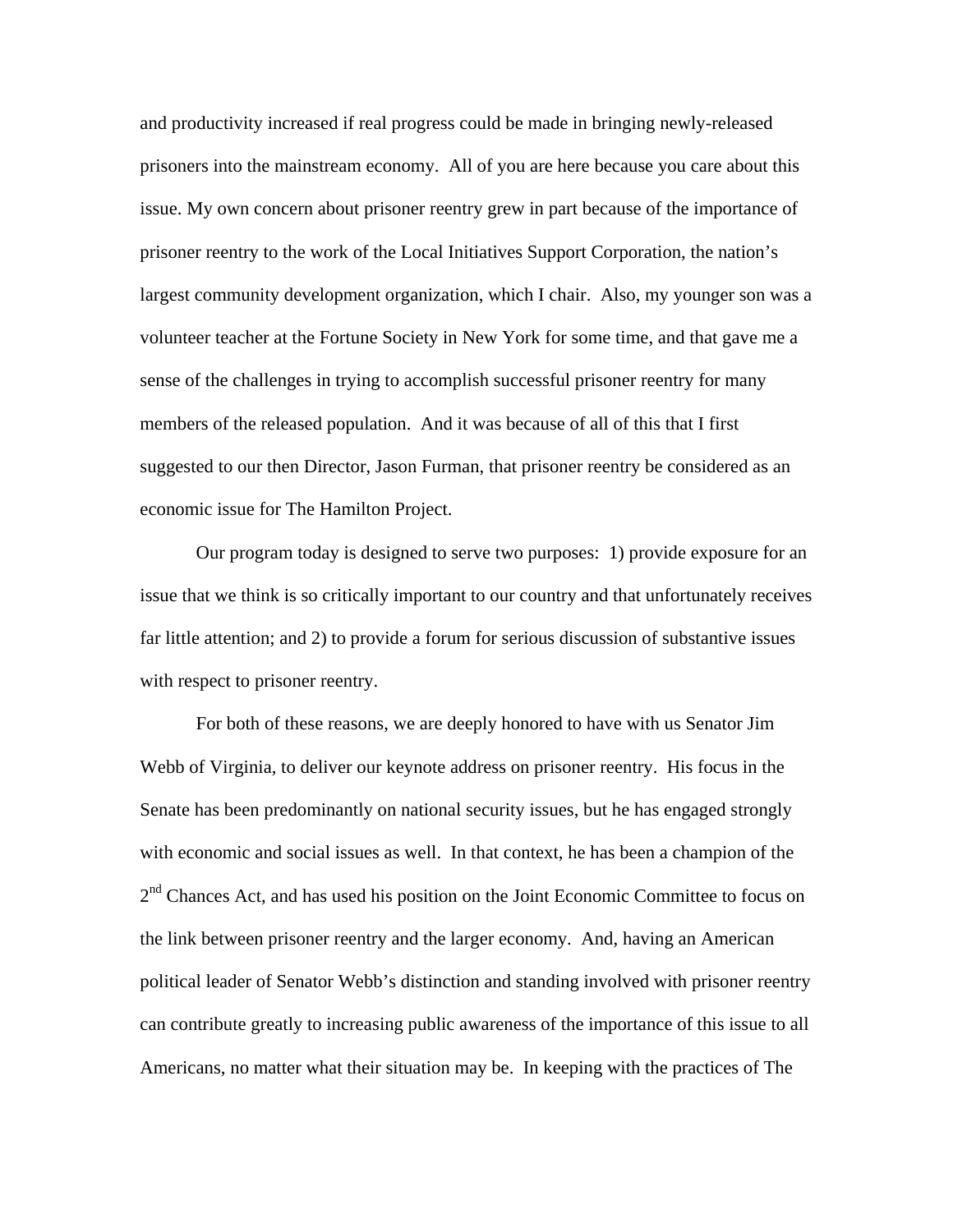Hamilton Project, I won't go into the resume of our distinguished speaker, because it is in your materials, but I would strongly recommend you look at it: it is the resume of a deeply-committed American citizen who has now become a major political leader.

After Senator Webb's keynote address, Doug Elmendorf, the Director of The Hamilton Project, will come to the stage and moderate a Q&A session between the audience and the Senator about prisoner reentry.

Following the keynote address, we will have a Policy Roundtable. At our Roundtable, which will be moderated by Doug, Bruce Western of the Sociology Department and the Kenney School of Government at Harvard will provide an overview of his new proposal on prisoner reentry, which will be released as a Hamilton Project discussion paper. Then, a panel of experts will discuss this paper and the subject of prisoner reentry more generally.

Let me briefly introduce the members of the panel, though again, I will not go into their resumes, since those appear in your materials.

The panel is composed of the following members:

Bruce Western, who I already mentioned, Faculty member at Harvard, with his work focusing on the role of incarceration in social and economic inequality in American society.

Scott Anders, the Assistant Deputy Chief at the U.S. Probation Office of the Eastern District of Missouri, who has developed partnerships at the local, state and federal levels to assist offenders in becoming productive members of the community.

Doug Elmendorf, who will moderate the panel, is Senior Fellow of The Brookings Institution and Director of The Hamilton Project, and has served at the U.S. Treasury